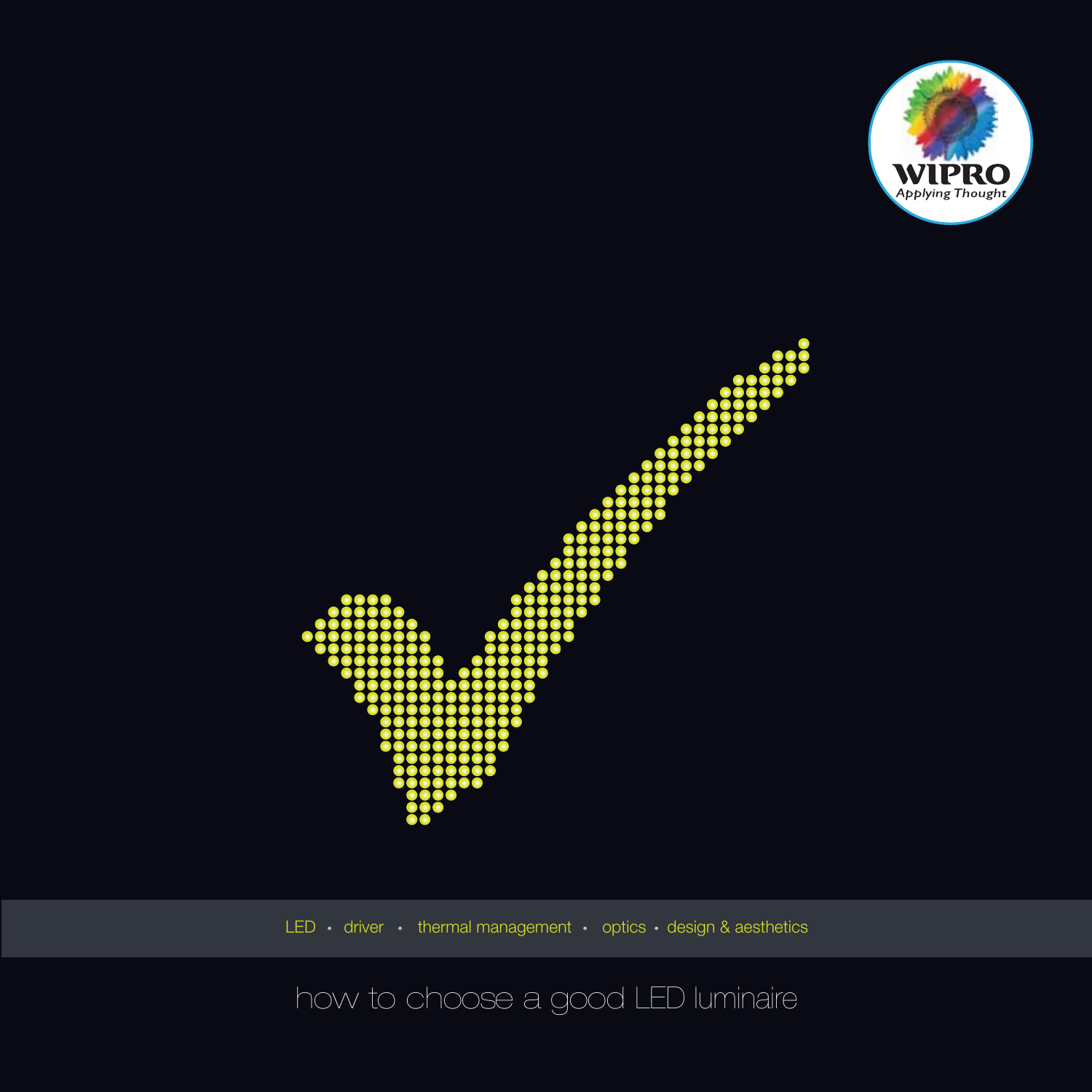LED has become the new synonym for a sustainable & green lighting solution and a way of life across indoor and outdoor spaces. With growing demand in the market and multiple manufacturers offering a variety of LED solutions, the market is moving at a rapid pace. In such a scenario, it becomes important to know the key promoters in technology and have an evaluation system which would help the users in choosing a right LED lighting solution.



## Key parameters in choosing a good LED luminaire

LEDs can emit light of an intended colour without the use of colour filters.This is more efficient and can lower initial costs.

### cool light toxicity

LEDs do not contain mercury, unlike fluorescent lamps.

LEDs radiate very little heat in the form of IR that can cause damage to sensitive objects or fabrics. Wasted energy is dispersed as heat through the base of the LED.

### colour efficiency

LEDs produce more light per watt than most of the light sources.

### shock resistant

### lifetime

LEDs, being solid state components, are difficult to damage with external shock.

LEDs can have a relatively long useful life of 50000 burning hours at rated Junction temperature.



### LED advantages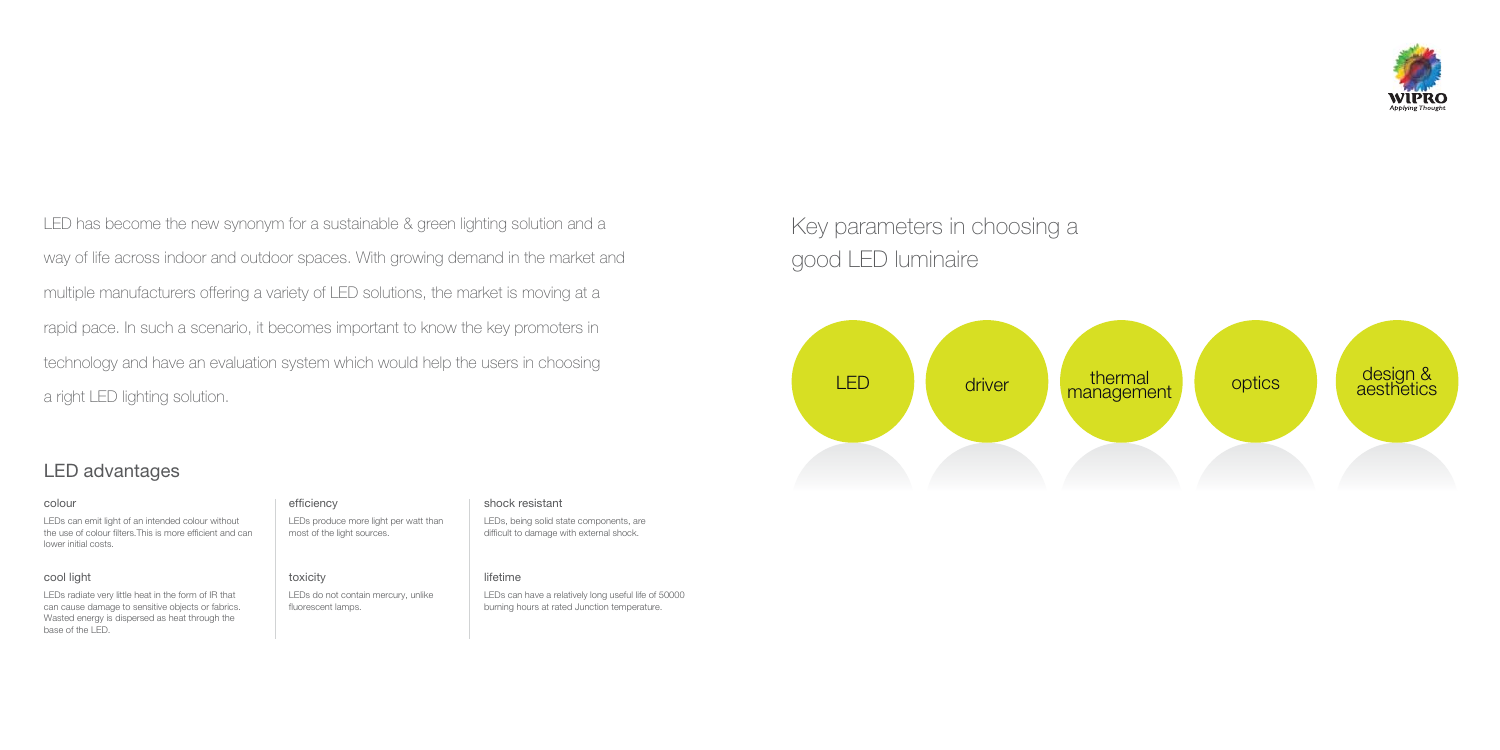LEDs from countries known for technology and advancement in engineering are more reliable. The LED manufacturer's years of operation and patents held, signifies its contribution in transforming the LED technology.

Binning refers to classification of production yields. The smaller the binning tolerance the better the performance and higher the cost.

- LEDs are generally binned for 3 parameters:
- Lumen Output for high consistency and reliability.
- Forward Voltage ensures better performance and long life.
- Colour temperature maintains uniform colour appearence.

LEDs with higher lumen output help in giving the right light along with significant savings in energy. An LED should have a minimum efficacy of 130 lumens/watt.

A right color temperature choice is important so as to best suit the application area. LEDs complying to McAdam 3 or 5 (SDCM) Standard Deviation of Color Matching ensure the best quality, consistency in color and hence better reliability.





LM80 standard is as per IESNA guidelines and is a worldwide accepted standard for qualifying the Life of LEDs.

Any LM80 compliant LEDs ensure funtional life and is known to increase the reliability index of the luminaire.

While choosing the right LED Luminaire focus should be on total lumen package delivered by luminaire and not on wattage of the luminaire. Appropriate lighting levels are achieved by choosing LED luminaire delivering required system lumens at optimum system wattage and users may not have to compromise on key parameters like LPD (Light Power Desnity), uniformity etc.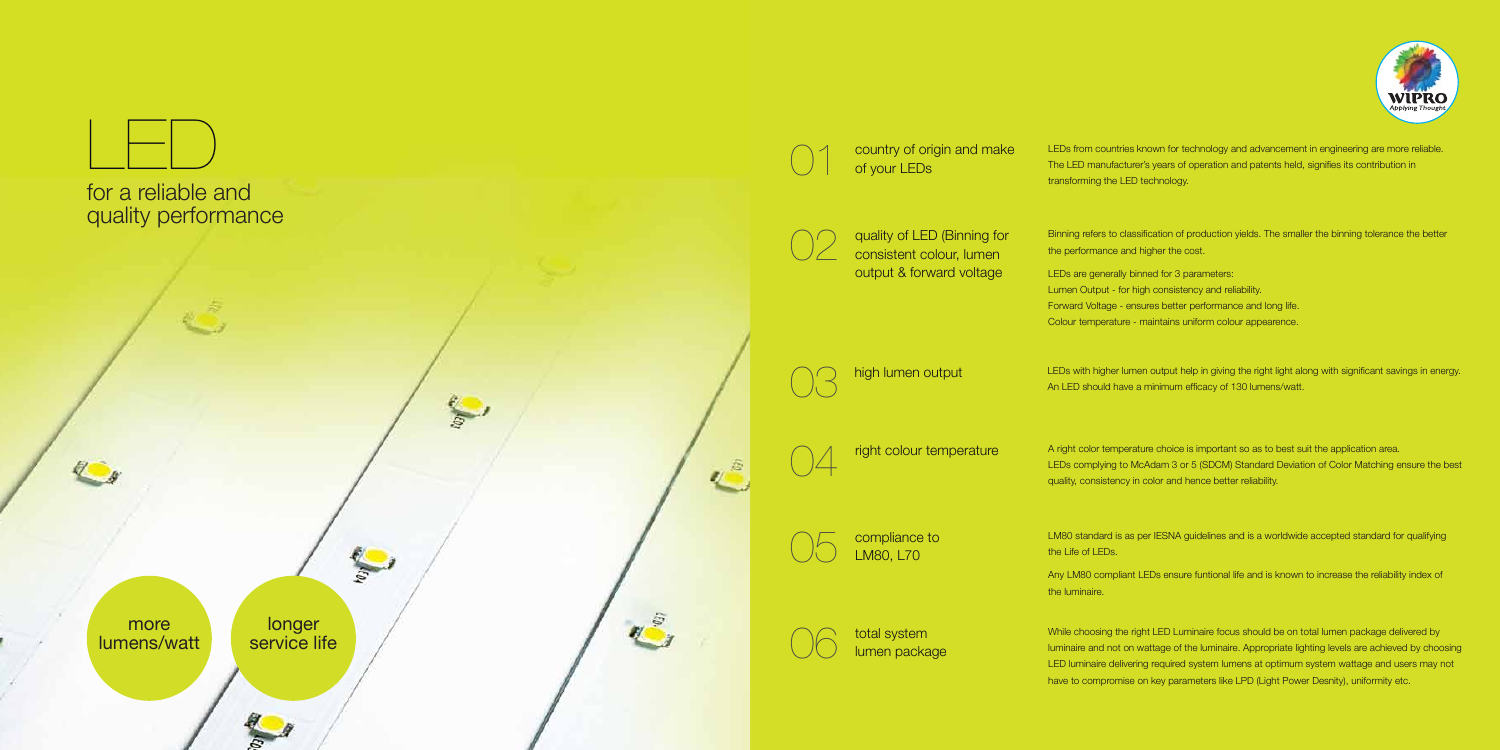The driver should be able to operate in fluctuating supply conditions and provide adequate immunity to line transients like spikes and surges.

constant current & constant voltage multistage isolated driver with low harmonics

The multistage isolated driver avoids interference between the input and output, thereby protecting the LEDs. Precision CCCV operation of LEDs improves reliability and low harmonics ensure lower impact and ill effects on the electrical system.

02

useful system life



Use of high quality components ensure efficient operations and long life of the driver (atleast 40000 burning hours).

A driver needs to have protection against over voltage, surge, short circuit etc as the input power supply quality is not very stable and good.

Driver should be designed to comply with safety and performance standards for reliable operation and long service life.

short circuit, open circuit, output over voltage protection & surge protection

compliance with safety and performance standards



# driver

for longer service life and freedom from maintenance



compatibility with<br>electrical environment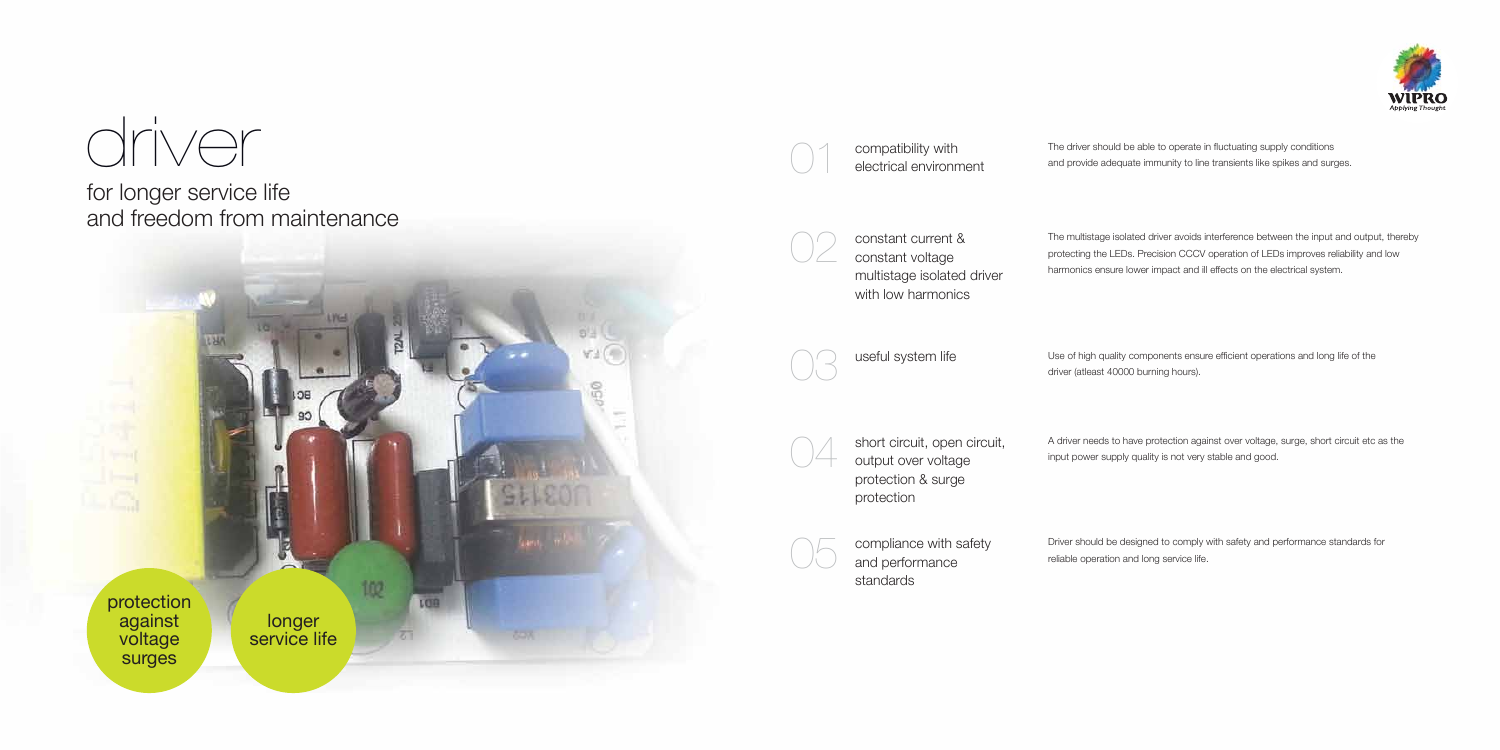Light output from the LED luminaire depends on overall working of luminaire temperature. At higher ambient temperature a well designed thermal management system ensures, the working temperature in the luminaire does not go beyond specified levels to ensure a consistent light output.

thoughtful design for ambient conditions

> The heat generated at the LED junction needs to be vented out by an appropriate heat dissipation mechanism. Non dissipation of the heat would result in a lower light output and reduced LED life.

reliable system **efficiency**  Luminare design should ensure that the junction temperature in LEDs is always below specified temperature by the LED manufacturer to maximise LED life and luminaire performance.

effective heat dissipation mechanism



maintained junction temperature

01



03



for efficient system and good component life

# thermal management

maintenance free operations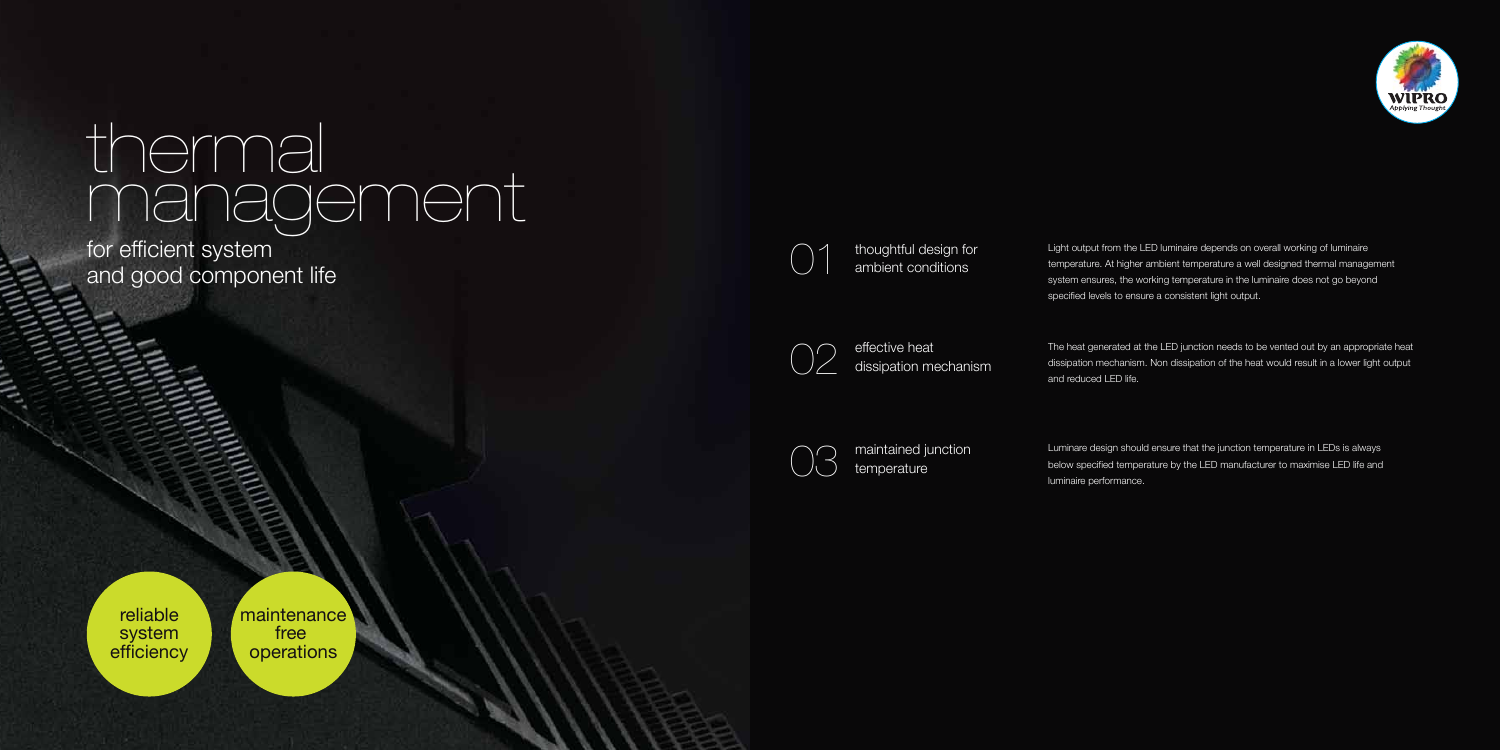LEDs are point devices and hence there is a certain amount of glare they can create. Well designed optics used in the LED luminaires not only control the glare but also act as a right channel for a better distribution of light resulting in high optical efficiency.

High efficiency diffusers with good transmissivity ensure uniform and soft distribution of light that help create well lit and pleasant ambiences.

high optical efficiency 01

> good volumetric lighting

02

# optics

for uniform and pleasant lighting experience

high optical efficiency

glare free volumetric lighting

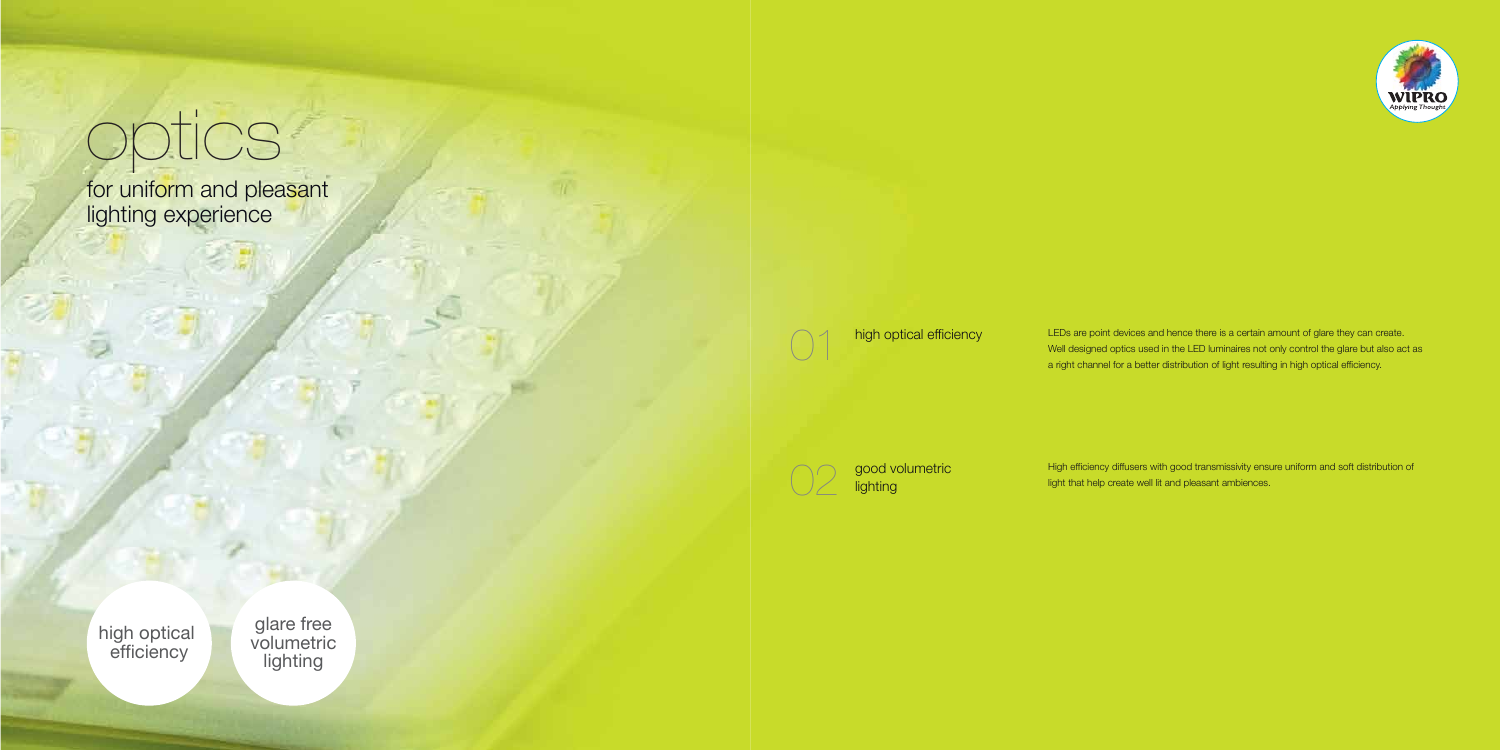for innovative and urban spaces with excellent functionality

# & aesthetics design

contemporary spaces

technologically advanced

form and function







Innovation and design form the core of any product development process. Thoughtfully designed luminaires enhance the ambience of any indoor or outdoor space. Good and minimalistic design turn the environment even more contemporary and meets the ever evolving market needs and requirements.

Products from a company with a significant experience are time tested and reliable. An experienced company has a proven product development process, which helps in rolling out efficient products coupled with latest technology.

The relevance of a technology is measured by its scale of adaption. Companies which innovate with new technologies are more likely to provide better solutions.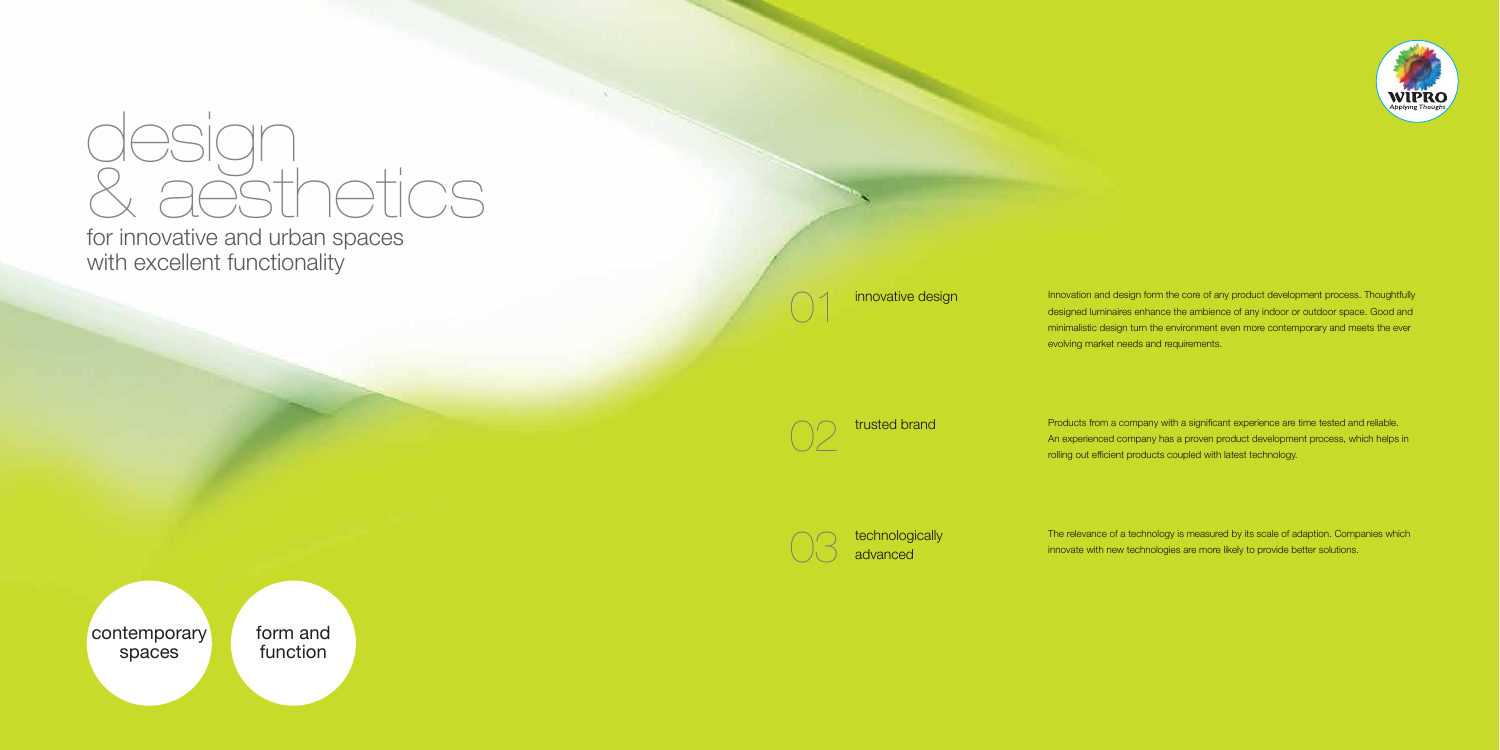Country of origin and Make

Quality of LEDs (Binning)

Lumen output

Colour temperature consistency

Best in class LED technology from Japan

Compliant to LM80 standard

System lumens of LED luminaire

High lumen output of minimum 130 lm/watt

LM80 compliant LEDs

Strict adherence to lumen output and colour temperature Compatibility with electrical environment

Conforms to relevant international standards

Constant Current & Constant Voltage (CCCV) driver

2/3 stage isolated drivers

Good design and quality components for a long service life

Maintaining junction temperature within specified limits

## driver thermal thermal thermal thermal thermal

Designed and manufactured in India specially for Indian power conditions

**HET (High Efficiency** Translucence) or LGP (Light Guide Panel) technology in most of the indoor luminaires

Multistage isolated driver

Useful system life

Protection against voltage surges

Compliance with safety and performance standards

> MCPCBs for high wattage LED luminaires for better heat dissipation

In all products junction temperature is maintained well below the maximum specified limit

Luminaires can operate in varied ambient conditions (upto 45º C)



Designed for varying ambient temperatures

Effective heat dissipation mechanism

> Uniform and glare free lighting experience with reduced LPD in indoor luminaires

Volumetric distribution for good lighting and safety

Uniform and glare free lighting

Good volumetric lighting

Optical efficiency

Innovative designs aligned with latest technology

Over 20 years of experience and expertise in lighting design

Innovative design

Latest technology

Form and function

Trusted brand

## thermal optics design and<br>management optics aesthetics

LED luminaire

### key parameters' check list

best LED

### what Wipro Offers